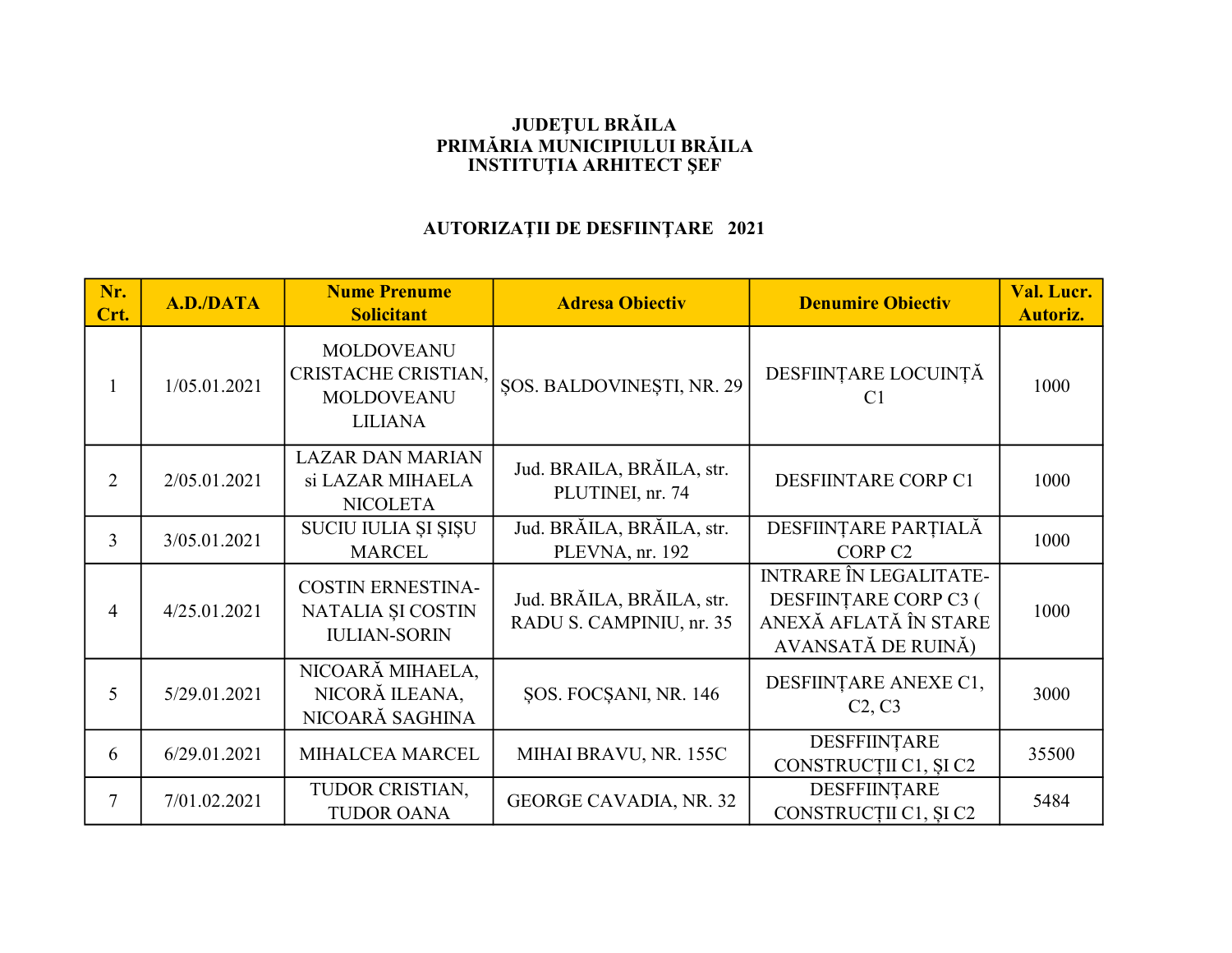| 8  | 8/02.02.2021  | MOISE CRISTINA,<br>MOISE STEFAN                                                        | GRAȚIEI, NR. 5, LOT A, LOT<br>B                                                     | DESFIINȚARE ANEXE C3-<br><b>INTRARE ÎN LEGALITATE</b>                                                                    | 1000   |
|----|---------------|----------------------------------------------------------------------------------------|-------------------------------------------------------------------------------------|--------------------------------------------------------------------------------------------------------------------------|--------|
| 9  | 9/02.02.2021  | <b>STEFAN VASILE</b>                                                                   | VASILE ALECSANDRI, NR. 1                                                            | DESFIINȚARE<br>CONSTRUCȚII P C1, C2, C3                                                                                  | 32383  |
| 10 | 10/02.02.2021 | <b>IVAN IONEL -</b><br>LEONARD, IVAN<br><b>LAURA</b>                                   | FND. DEPOULUI, NR. 5                                                                | DESFIINȚARE LOCUINȚĂ ȘI<br>CONSTRUCȚIE PROVIZORIE                                                                        | 27050  |
| 11 | 11/02.02.2021 | POPESCU NICULINA,<br>POPESCU IONEL,<br><b>JANTEA LENUTA</b>                            | C. D. GHEREA, NR. 42                                                                | DESFIINȚARE PARȚIALĂ<br>CORP C1 ȘI DESFIINȚARE<br>TOTALĂ CORP C2, C3                                                     | 54739  |
| 12 | 12/02.02.2021 | <b>PALADE MARIUS</b>                                                                   | GRIVIȚEI, NR. 292 LOT 1                                                             | DESFIINȚARE CORP C1 -<br><b>GARAJ</b>                                                                                    | 5844   |
| 13 | 13/03.02.2021 | STÎNGĂ IULIAN -<br>FLORENTIN, STÎNGĂ<br><b>MARINELA</b>                                | ROȘIORI, NR. 146                                                                    | DESFIINȚARE LOCUINȚĂ<br>C1, C4 ȘI ANEXELE C2, C3,<br>C <sub>4</sub> , C <sub>6</sub>                                     | 199370 |
| 14 | 14/08.02.2021 | HARABAGIU DOREL,<br><b>HARABAGIU ALIS</b><br>ANCA PTR. BANCA<br><b>TRANSILVANIA SA</b> | B-DUL INDEPENDENȚEI, NR.<br>19 - 21, BL. A2, SP. COM.<br>$1/1/4$ , SP. COM. $1/1/1$ | DESFIINȚARE<br><b>COMPARTIMENTĂRI</b><br><b>INTERIOARE BANCA</b><br><b>TRANSILVANIA</b><br><b>SUCURSALA BRĂILA SEDIU</b> | 33500  |
| 15 | 15/16.02.2021 | COVALSCHI COSMIN -<br><b>FLORIN</b>                                                    | STELEI, NR. 2B                                                                      | DESFIINȚARE LOCUINȚĂ<br>C1, C2 ȘI ANEXĂ C3 -<br>INTRARE ÎN LEGALITATE                                                    | 1000   |
| 16 | 16/22.02.2021 | <b>CUTOV VASILICA</b>                                                                  | <b>UNIRII, NR. 194</b>                                                              | <b>INTRARE ÎN LEGALITATE-</b><br>DESFIINȚARE LOCUINȚĂ<br>C <sub>1</sub>                                                  | 600    |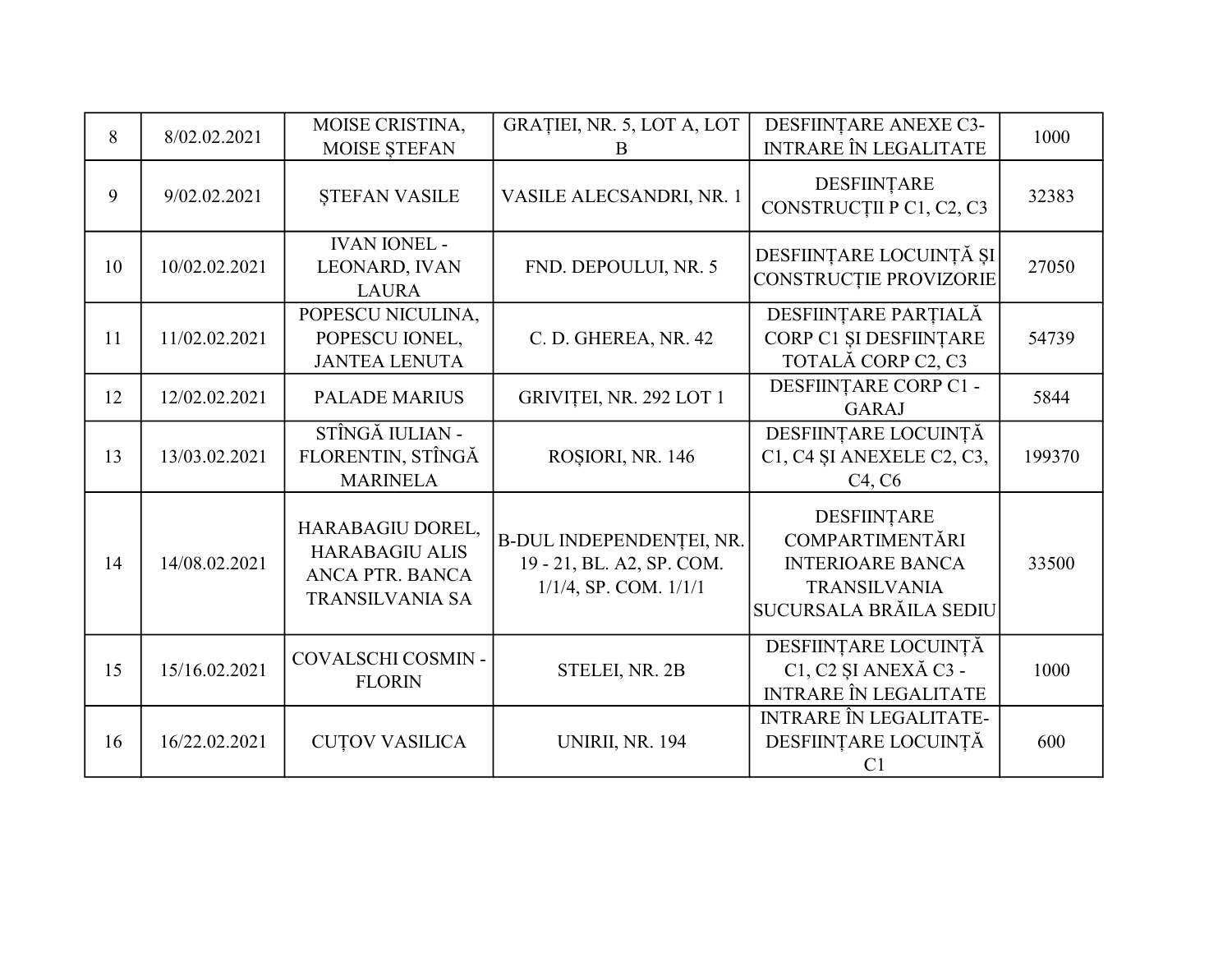| 17 | 17/23.02.2021 | URSU EUGEN, URSU<br><b>NICOLETA</b>                                    | COMUNA DIN PARIS, NR. 66          | DESFIINȚARE<br>CONSTRUCȚII P C1-<br>LOCUINȚĂ, C2 P - ANEXĂ,<br>C3 P - LOCUINȚĂ ȘI C4 P -<br>ANEXĂ | 2500  |
|----|---------------|------------------------------------------------------------------------|-----------------------------------|---------------------------------------------------------------------------------------------------|-------|
| 18 | 18/01.03.2021 | NICULAE GRIGORE,<br>NICULAE IONICA                                     | E. TEODOROIU, NR. 57              | DESFIINȚARE CORPURI C2,<br>C3 - INTRARE ÎN<br><b>LEGALITATE</b>                                   | 1000  |
| 19 | 19/01.03.2021 | <b>SECĂREANU</b><br>CRISTINEL,<br>SECĂREANU NUȚICA                     | G-RAL D. PRAPORGESCU,<br>NR. 117B | DESFIINȚARE CORP DE<br><b>CLĂDIRE C1</b>                                                          | 39178 |
| 20 | 20/15.03.2021 | DRĂGAN GICU,<br>DRĂGAN LIGIA                                           | RAHOVEI, NR. 266A                 | DESFIINȚARE CORPURI C1,<br>C <sub>2</sub>                                                         | 26295 |
| 21 | 21/19.03.2021 | ZAHARIA GHEORGHE                                                       | NUFĂRULUI, NR. 14                 | DESFIINȚARE PARȚIALĂ<br>CORP <sub>C2</sub>                                                        | 3000  |
| 22 | 22/25.03.2021 | CONSTANTIN IONUȚ,<br><b>CONSTANTIN</b><br><b>MARINELA</b>              | DRAGOȘ VODĂ, NR. 2                | DESFIINȚARE LOCUINȚĂ<br>C <sub>2</sub> ŞI ANEXĂ<br>GOSPODĂREASCĂ C2                               | 1000  |
| 23 | 23/25.03.2021 | GĂDIUȚĂ NONI,<br>MOMESCU, (FOSTĂ<br>PĂUN) GEANINA -<br><b>CĂTĂLINA</b> | CUCULUI, NR. 29                   | DESFIINȚARE LOCUINȚĂ<br>CORP C2 ȘI ANEXĂ CORP<br>C3P                                              | 300   |
| 24 | 24/29.03.2021 | <b>ISTRATE CRISTIAN-</b><br>ALIN, ISTRATE<br>LOREDANA - OANA           | ŞOS. RM. SĂRAT, NR. 72            | DESFIINȚARE CORP C2 -<br><b>ANEXĂ</b>                                                             | 1000  |
| 25 | 25/29.03.2021 | ION PETRICĂ, ION<br><b>MARINELA</b>                                    | ŞOS. BALDOVINEŞTI, NR. 31         | DESFIINȚARE CORP C3,<br>(FOSTĂ C4 ÎNAINTEA<br>DEZMEMBRĂRII)                                       | 1000  |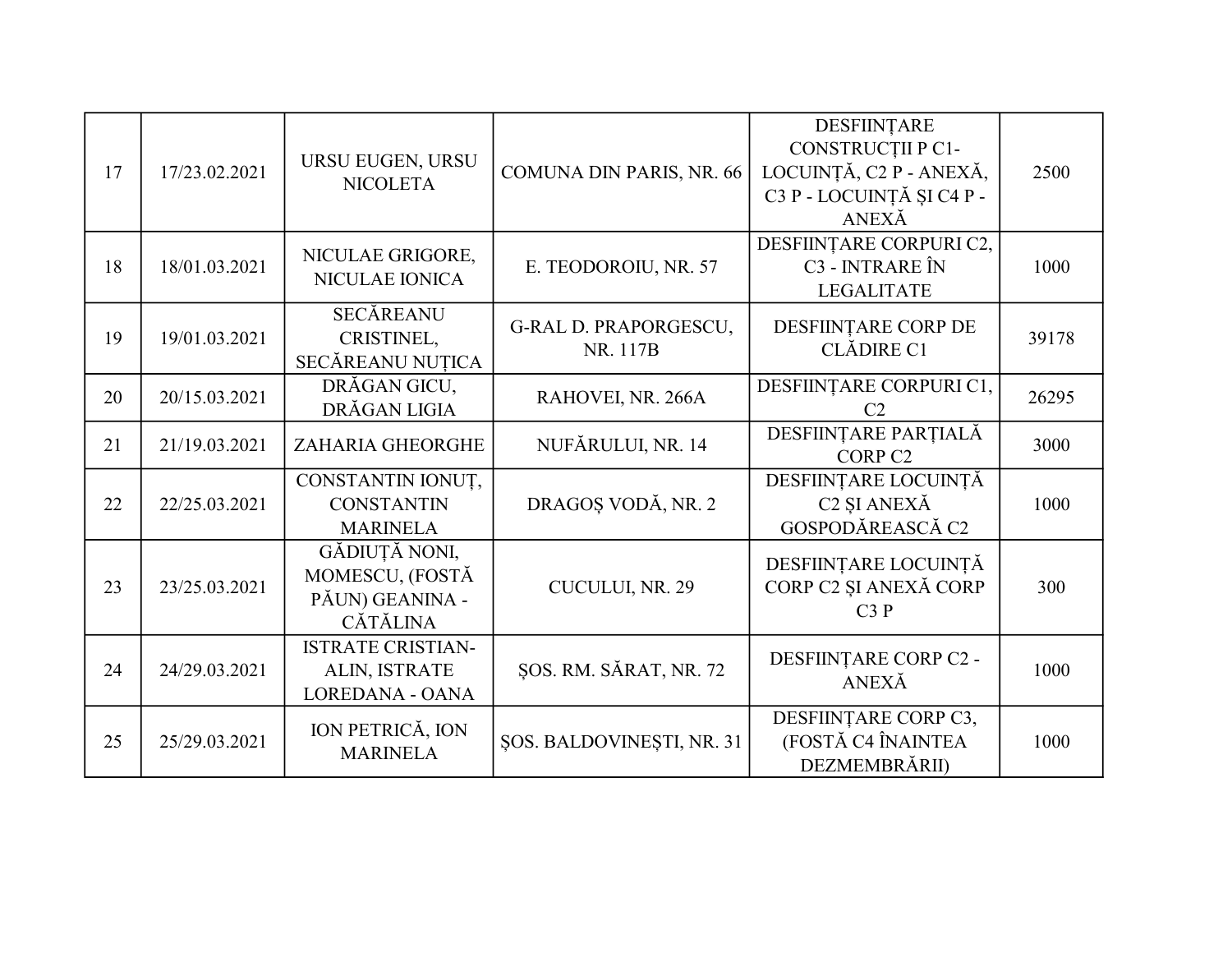| 26 | 26/06.04.2021 | PĂVĂLAȘCU CEZAR,      |                      | <b>INTRARE ÎN LEGALITATE</b>                    | 5000  |
|----|---------------|-----------------------|----------------------|-------------------------------------------------|-------|
|    |               | PĂVĂLAȘCU AURELIA     | M. BRAVU, NR. 214    | PENTRU DESFIINȚARE<br>CORP C1 partial SI C2, C3 |       |
|    |               |                       |                      | DESFIINȚARE CORP C4 ȘI                          |       |
|    |               |                       |                      | CORP C5 ÎN VEDEREA                              |       |
|    |               |                       |                      | REALIZĂRII OBIECTIVULUI                         |       |
| 27 | 27/07.04.2021 | PRIMĂRIA              | C. GALAȚI, NR. 342B  | DE INVESTIȚII                                   | 32650 |
|    |               | MUNICIPIULUI BRĂILA   |                      | <b>REABILITAREA</b>                             |       |
|    |               |                       |                      | STADIONULUI MUNICIPAL                           |       |
|    |               |                       |                      | <b>PROGRESUL</b>                                |       |
| 28 | 28/12.04.2021 | VLAD ENACHE, VLAD     | 9 MAI 1877, NR. 6    | DESFIINȚARE CORP C1 -                           | 100   |
|    |               | <b>SOFITA</b>         |                      | <b>GARAJ</b>                                    |       |
|    |               |                       |                      | DESFIINȚARE CORP C4 ȘI                          |       |
|    |               |                       |                      | CORP C5 ÎN VEDEREA                              |       |
|    |               | IACOB CRISTINEL,      |                      | REALIZĂRII OBIECTIVULUI                         |       |
| 29 | 29/12.04.2021 | <b>IACOB NICA</b>     | GOSPODARILOR, NR. 10 | DE INVESTIȚII                                   | 1000  |
|    |               |                       |                      | <b>REABILITAREA</b>                             |       |
|    |               |                       |                      | STADIONULUI MUNICIPAL                           |       |
|    |               |                       |                      | <b>PROGRESUL</b>                                |       |
|    |               | HAGIU CĂTĂLIN,        |                      | DESFIINȚARE LOCUINȚĂ                            |       |
| 30 | 30/05.05.2021 | <b>HAGIU RODICA</b>   | GRIVIȚEI, NR. 424    | CORP C1 - INTRARE ÎN                            | 1000  |
|    |               | <b>EUGENIA</b>        |                      | <b>LEGALITATE</b>                               |       |
|    |               |                       |                      | DESFIINȚARE PARȚIALĂ                            |       |
| 31 | 31/05.05.2021 | <b>MICU MARCELA</b>   | PIETREI, NR. 4       | CORP C1 P ȘI DESFIINȚARE                        | 5000  |
|    |               |                       |                      | TOTALĂ CORP C3 P                                |       |
|    |               | <b>GHEORGHE BUNEA</b> |                      |                                                 |       |
|    |               | RĂZVAN, GHEORGHE      |                      | DESFIINȚARE CORPURI C1,                         |       |
| 32 | 32/20.05.2021 | <b>BUNEA AURELIA-</b> | M. BRAVU, NR. 148    | C2, C3                                          | 12000 |
|    |               | <b>MARIA</b>          |                      |                                                 |       |
|    |               |                       |                      |                                                 |       |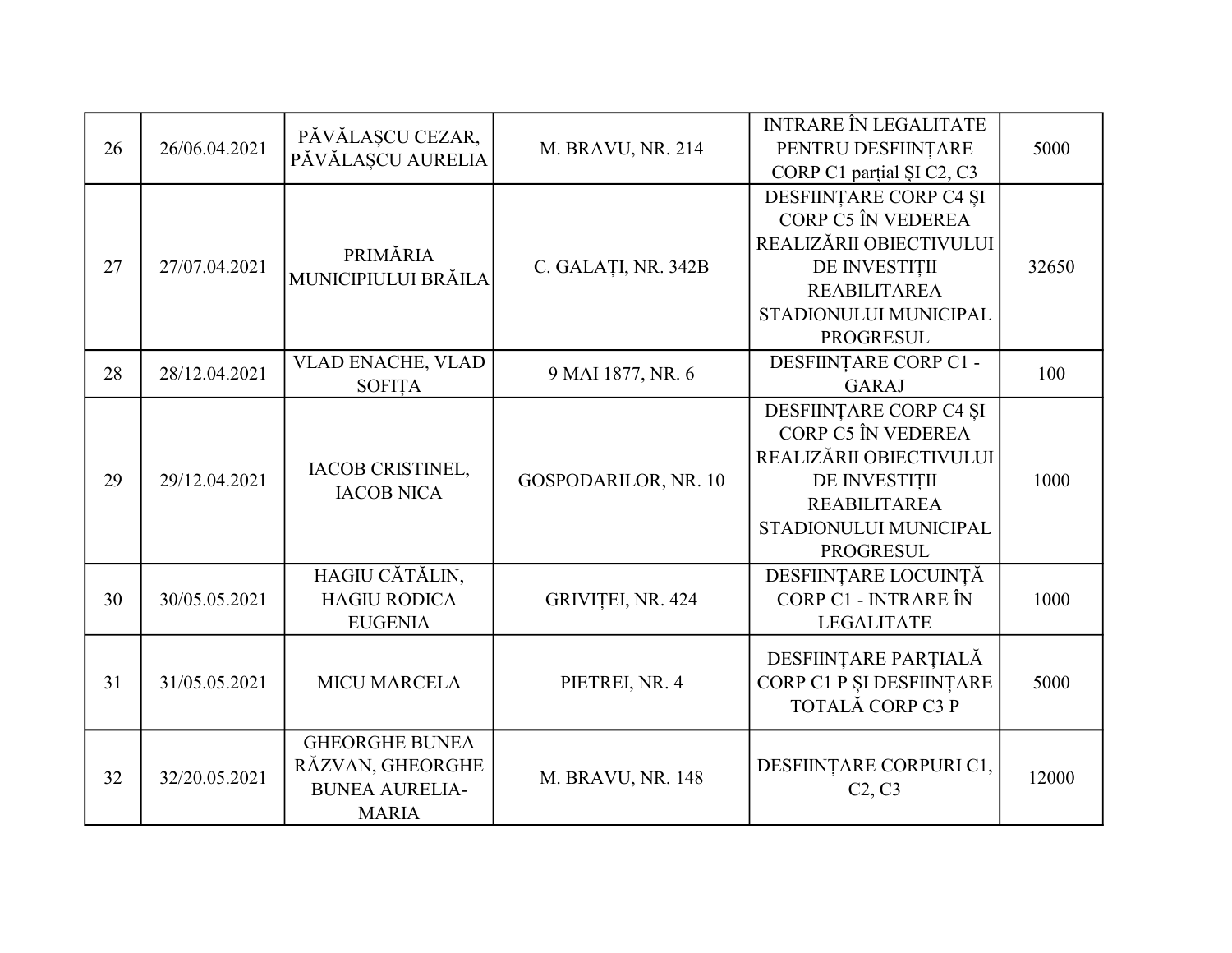| 33 | 33/24.05.2021 | MOCANU ANTON,<br><b>MOCANU RADA</b>                                         | G. ENESCU, NR. 133 LOT 2        | DESFIINȚARE C-ȚII<br><b>PROVIZORII</b>                                                 | 5000  |
|----|---------------|-----------------------------------------------------------------------------|---------------------------------|----------------------------------------------------------------------------------------|-------|
| 34 | 34/24.05.2021 | <b>VLAD DANIEL</b>                                                          | MALULUI, NR. 16                 | DESFIINȚARE CORP C1 -<br><b>GARAJ</b>                                                  | 10000 |
| 35 | 35/26.05.2021 | <b>STROE ADRIAN -</b><br><b>MARIUS, STROE</b><br><b>IONELA-ROXANA</b>       | C. PETRESCU, NR. 25A            | DESFIINȚARE LOCUINȚĂ<br>C <sub>3</sub>                                                 | 1000  |
| 36 | 36/03.06.2021 | <b>NECULA LANG</b><br>LAURENȚIU, NECULA<br><b>LANG GIGEL</b>                | DUMBRAVA ROȘIE, NR. 175         | DESFIINTARE C-TIE C3                                                                   | 500   |
| 37 | 37/03.06.2021 | EREMIA EUGEN,<br>EREMIA ANIŞOARA                                            | DECEBAL, NR. 69 LOT 2/2         | DESFIINȚARE ANEXĂ C1 ȘI<br>$C2$ , (FOSTA $C6$ , $C7$ )                                 | 4067  |
| 38 | 38/03.06.2021 | EREMIA EUGEN,<br>EREMIA ANIŞOARA                                            | DECEBAL, NR. 69 LOT 2, AP.<br>2 | DESFIINȚARE<br><b>APARTAMENT NR. 2 DIN</b><br>CORPURL C1, (FOST C5)                    | 1694  |
| 39 | 39/10.06.2021 | TOADER DUMITRU,<br><b>TOADER ANGHELINA</b>                                  | BRATES, NR. 48BIS               | DESFIINȚARE CORPURILE<br>C1, C2, C4 INTRARE ÎN<br><b>LEGALITATE</b>                    | 11002 |
| 40 | 40/14.06.2021 | ZAMFIR COSTICĂ,<br><b>ZAMFIR VALERICA</b>                                   | M. BRAVU, NR. 153               | DESFIINȚARE LOCUINȚĂ<br>C1 ŞI ANEXE C2, C3, C4                                         | 1000  |
| 41 | 41/15.06.2021 | <b>GHELASE ANCA</b><br><b>CARMEN</b>                                        | RAHOVEI, NR. 66                 | <b>INTRARE ÎN LEGALITATE</b><br>DESFIINȚARE PARȚIALĂ<br>LOCUINȚĂ C2 ȘI ANEXE C3,<br>C4 | 10000 |
| 42 | 42/15.06.2021 | <b>PARASCHIV</b><br>FLORENTIN CĂTĂLIN,<br>PARASCHIV DORIANA<br><b>ALINA</b> | ALBIEI, NR. 6                   | DESFIINȚARE LOCUINȚĂ<br>C1, C2 ȘI ANEXE C3, C4, C5,<br>C6                              | 1000  |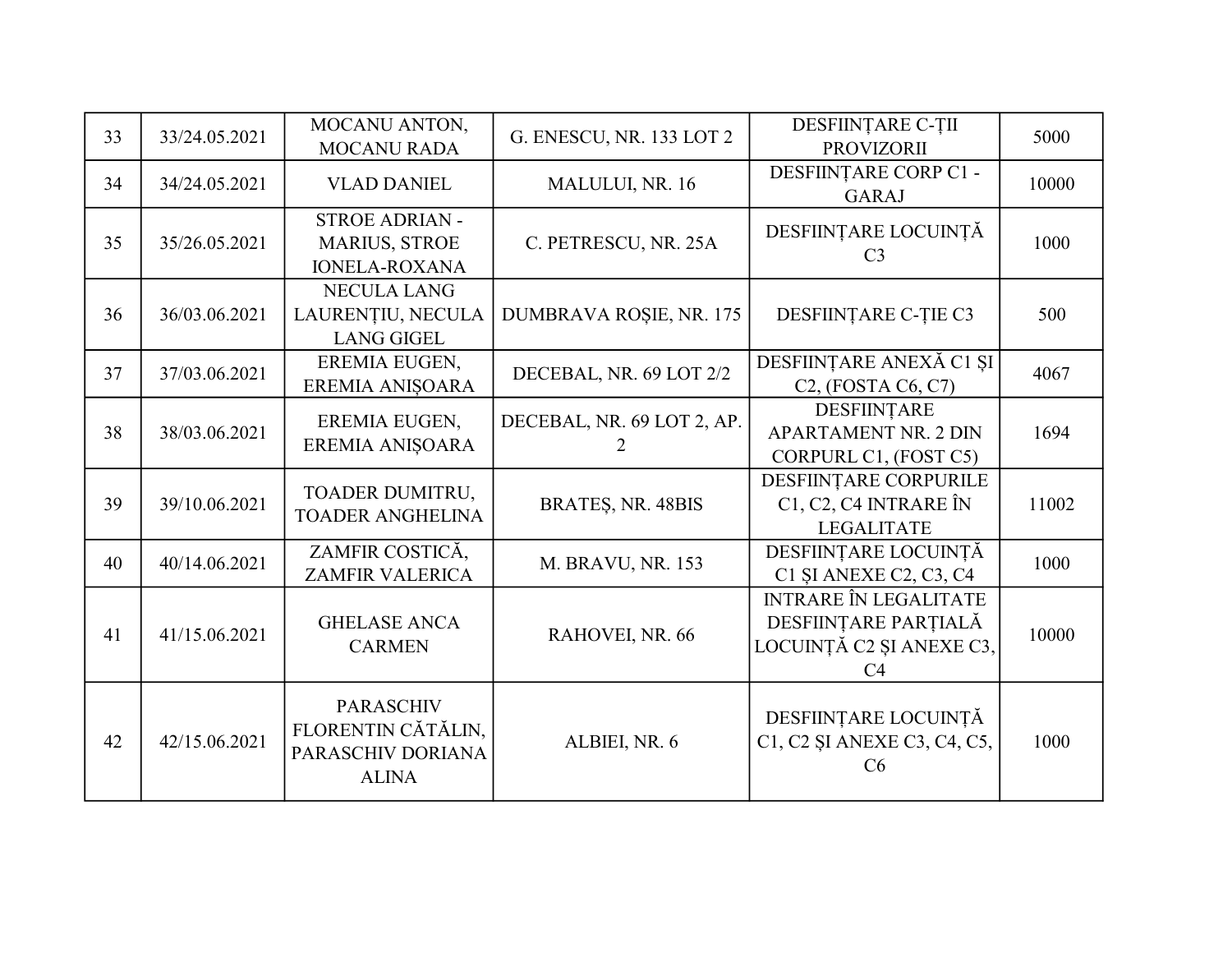| 43 | 43/22.06.2021 | LICEUL TEHNOLOGIC<br>PANAIT ISTRATI                                  | PLANTELOR, NR. 13 - 17           | DESFIINȚARE CORP C4 -<br>COȘ DE FUM ȘI CORP C9 -<br><b>SOPRON</b>                   | 1100 |
|----|---------------|----------------------------------------------------------------------|----------------------------------|-------------------------------------------------------------------------------------|------|
| 44 | 44/25.06.2021 | VIȘAN LAURENȚIU,<br>VIȘAN PETRICA,<br><b>VISAN MIHAELA</b>           | SEBEȘULUI, NR. 148               | DESFIINȚARE CORPURI C2,<br>C5, C6                                                   | 1000 |
| 45 | 45/25.06.2021 | OTELEA GHEORGHE,<br>TÂRLUNGEANU<br><b>MARIA</b>                      | B. ȘT. DELAVRANCEA, NR.<br>18    | DESFIINȚARE PARȚIALĂ<br>CORP C2 - LOCUINȚĂ,<br>DESFIINȚARE TOTALĂ C3,<br>C4 - ANEXE | 2000 |
| 46 | 46/29.06.2021 | ASOCIAȚIA S.O.S.<br><b>AUTISM BRĂILA</b>                             | INDUSTRIEI, NR. 114 LOT 1        | DESFIINȚARE PARȚIALĂ<br>LOCUINȚĂ C1 ȘI ANEXĂ C2                                     | 1000 |
| 47 | 47/01.07.2021 | <b>IORDĂNESCU</b><br>OLIMPIA,<br><b>IORDĂNESCU ADRIAN</b>            | CASTANULUI, NR. 30B              | DESFIINȚARE ANEXĂ C3                                                                | 1200 |
| 48 | 48/01.07.2021 | <b>SC LA GIABY SRL</b>                                               | ARGESULUI, NR. 30                | DESFIINȚARE LOCUINȚĂ<br>C1 SI ANEXE C2, C3, C4, C5                                  | 1000 |
| 49 | 49/09.07.2021 | ENACHE DĂNUS,<br><b>ENACHE DANIELA</b>                               | DUMBRAVA ROȘIE, NR. 34C -<br>34B | DESFIINȚARE CORP C2 -<br><b>INTRARE ÎN LEGALITATE</b>                               | 1000 |
| 50 | 50/09.07.2021 | <b>GRECEA</b><br>GHEORGHIȚĂ,<br><b>GRECEA CARMEN</b><br><b>ELENA</b> | <b>TIMIȘ, NR. 86</b>             | DESFIINȚARE CORPURI C2,<br>C3, C4                                                   | 3000 |
| 51 | 51/15.07.2021 | CONSTANTIN SILVIA,<br><b>VACU ADRIAN</b><br><b>CĂTĂLIN</b>           | RAHOVA, NR. 346                  | DESFIINTARE ANEXE<br>GOSPODĂREȘTI C2, C3                                            | 1000 |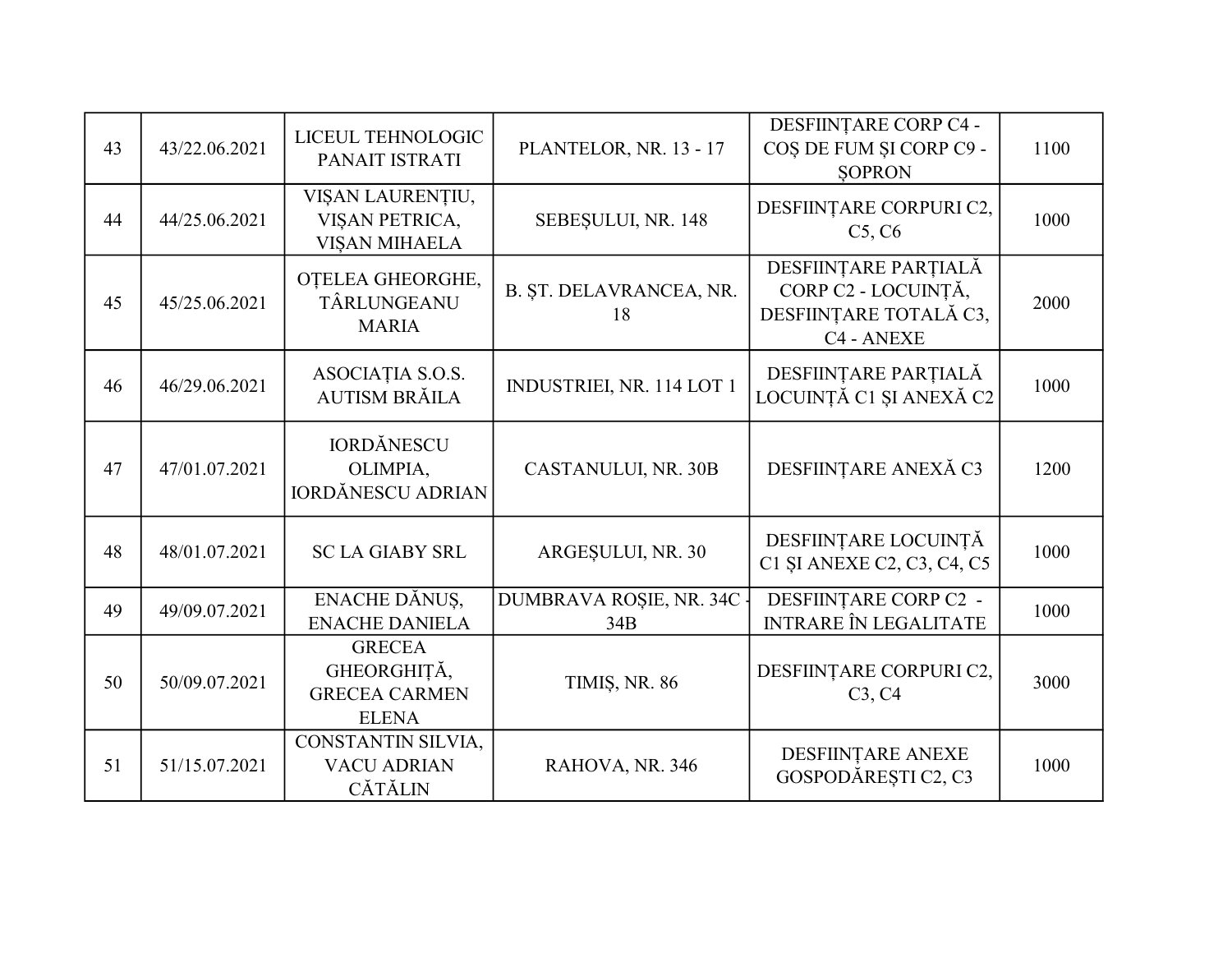|    |               |                                      |                          | DESFIINȚARE PARȚIALĂ                                                                                               |      |
|----|---------------|--------------------------------------|--------------------------|--------------------------------------------------------------------------------------------------------------------|------|
| 52 | 52/21.07.2021 | <b>GHEORGHE ANETA</b>                | 9 MAI 1877, NR. 34       | CORP C1 ȘI TOTALĂ                                                                                                  | 9200 |
|    |               |                                      |                          | CORPURI C2, C3, C4                                                                                                 |      |
|    |               |                                      |                          | DESFIINTARE CORP C2,                                                                                               |      |
|    |               | TUDOR IONEL, TUDOR                   |                          | (LOCUINȚĂ) PARȚIAL,                                                                                                |      |
| 53 | 53/23.07.2021 | <b>ANETA</b>                         | MOLDOVEI, NR. 39         | CORP C1 (MAGAZIE), CORP                                                                                            | 1000 |
|    |               |                                      |                          | C3 (WC) - INTRARE ÎN                                                                                               |      |
|    |               |                                      |                          | <b>LEGALITATE</b>                                                                                                  |      |
|    |               | <b>BISERICA</b>                      |                          |                                                                                                                    |      |
|    |               | ADVENTISTĂ DE ZIUA                   |                          | DESFIINTARE                                                                                                        |      |
| 54 | 54/23.07.2021 | A SAPTEA                             | POLONĂ, NR. 22           | CONSTRUCȚIE C2                                                                                                     | 5000 |
|    |               | <b>CONFERINȚA</b>                    |                          |                                                                                                                    |      |
|    |               | <b>MUNTENIA</b>                      |                          |                                                                                                                    |      |
|    |               | NECULA IONEL,                        |                          | DESFIINȚARE CORP C1 ȘI C-                                                                                          |      |
| 55 | 55/05.08.2021 | NECULA FLORICICA -                   | CODRULUI, NR. 18         | <b>TIE PROVIZORIE</b>                                                                                              | 1000 |
|    |               | <b>LUCIA</b>                         |                          |                                                                                                                    |      |
|    |               | DAN MIRCEA ROMEO,                    |                          | DESFIINȚARE CORPURI C1,                                                                                            |      |
| 56 | 56/20.08.2021 | <b>DAN EUGENIA</b>                   | RAHOVA, NR. 383          | C <sub>2</sub> , C <sub>3</sub> , C <sub>4</sub>                                                                   | 3000 |
|    |               |                                      |                          |                                                                                                                    |      |
|    |               | <b>GHEORGHE DANIEL -</b>             |                          | DESFIINȚARE PARȚIALĂ                                                                                               |      |
| 57 | 57/03.09.2021 | CRISTIAN, GHEORGHE<br><b>AURELIA</b> | P-TA CARPATI, NR. 7A     | CORP <sub>C1</sub>                                                                                                 | 1000 |
|    |               | PÎRLOG ANA MARIA,                    |                          | DESFIINȚARE CORP C2 -                                                                                              |      |
| 58 | 58/06.09.2021 | PÎRLOG PETRICĂ                       | SF. FILOFTEIA, NR. 13    | ANEXĂ                                                                                                              | 7117 |
|    |               |                                      |                          |                                                                                                                    |      |
|    |               |                                      |                          | DESFIINȚARE CORPURI C1,                                                                                            |      |
| 59 | 59/06.09.2021 | <b>RADU ANETA</b>                    | MIRCEA CEL MARE, NR. 84  | C <sub>2</sub> , C <sub>3</sub> , C <sub>4</sub> , C <sub>5</sub> , C <sub>6</sub> , C <sub>7</sub> S <sub>I</sub> | 1000 |
|    |               |                                      |                          | CONSTRUCȚII PROVIZORII                                                                                             |      |
|    |               | <b>IVAN CRISTIAN -</b>               |                          | DESFIINȚARE LOCUINȚĂ                                                                                               |      |
| 60 | 60/06.09.2021 | <b>VASILE</b>                        | <b>GAROAFELOR, NR. 2</b> | CORPURI C1, C2                                                                                                     | 1500 |
|    |               |                                      |                          |                                                                                                                    |      |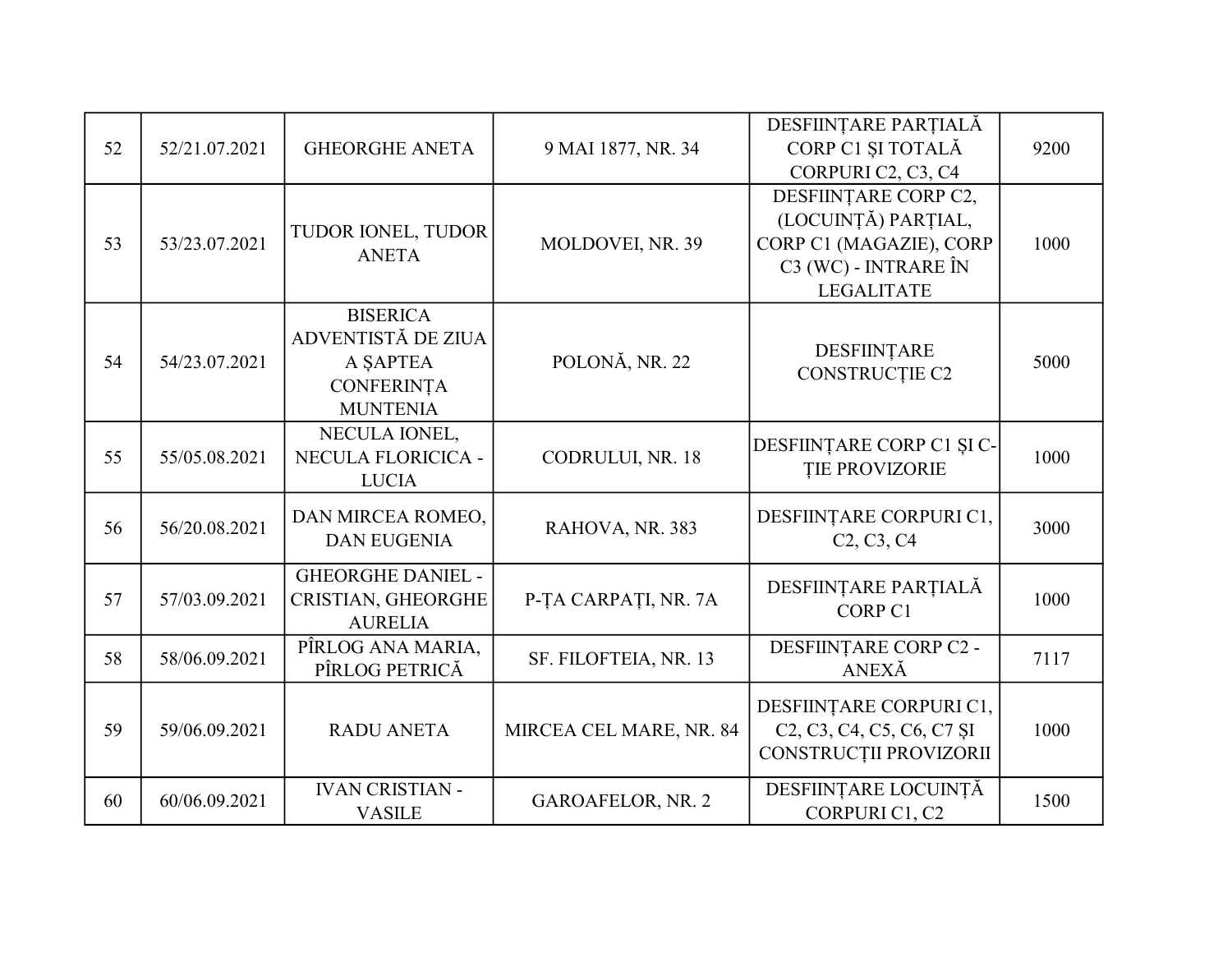| 61 | 61/07.09.2021 | VĂCĂREANU<br><b>NICOLAE</b>                                                       | MIRCEA VODĂ, NR. 93                   | DESFIINȚARE ANEXĂ<br>LOCUINTĂ CORP C3                                       | 350  |
|----|---------------|-----------------------------------------------------------------------------------|---------------------------------------|-----------------------------------------------------------------------------|------|
| 62 | 62/07.09.2021 | TIHANOV FLORIN -<br>VIRGIL, TIHANOV<br><b>TATIANA</b>                             | ŞOS. RM. SĂRAT, NR. 25                | DESFIINȚARE LOCUINȚĂ<br>C1 SI ANEXE C2, C3                                  | 2500 |
| 63 | 63/13.09.2021 | NAN GEORGIANA,<br>MOCANU IOANA,<br>MOCANU FLORIN,<br>MOCANU CRISTIANA<br>ANIŞOARA | ARGESULUI, NR. 14                     | DESFIINȚARE CORP C2 -<br><b>MAGAZIE</b>                                     | 1000 |
| 64 | 64/14.09.2021 | <b>VASILE ATENA</b>                                                               | GRIVIȚA, NR. 212                      | DESFIINȚARE PARȚIALĂ<br>ANEXĂ - CORP C6                                     | 100  |
| 65 | 65/05.10.2021 | <b>ION MARIAN, ION</b><br><b>MARIANA</b>                                          | MĂRULUI, NR. 74                       | DESFIINȚARE CORP C1 -<br><b>INTRARE ÎN LEGALITATE</b>                       | 1000 |
| 66 | 66/06.10.2021 | NEMȚEANU DAVID -<br><b>MARIAN, PÎRVU</b><br>ALEXE, PÎRVU<br><b>DANIELA</b>        | PENSIONATULUI, NR. 14<br>LOT 2, LOT B | DESFIINȚARE CORPURI C1,<br>C <sub>2</sub> , C <sub>3</sub> , C <sub>4</sub> | 5000 |
| 67 | 67/06.10.2021 | <b>SOFRONE MARIANA</b>                                                            | MARE, NR. 35C                         | DESFIINȚARE<br>CONSTRUCȚIE ANEXĂ C2<br><b>INTRARE ÎN LEGALITATE</b>         | 1000 |
| 68 | 68/07.10.2021 | STRATULAT OANA<br><b>MARIANA</b>                                                  | A. COCOS, NR. 70                      | <b>INTRARE ÎN LEGALITATE</b><br>DESFIINȚARE GARAJ CORP<br>C <sub>5</sub>    | 5000 |
| 69 | 69/08.10.2021 | <b>BANCIU NICOLETA,</b><br><b>BANCIU VASILE,</b><br><b>BANCIU FLORIN</b>          | I. SLAVICI, NR. 154                   | DESFIINTARE<br>CONSTRUCȚII C3, C4,<br>$(ANEX\check{A}P)$                    | 500  |